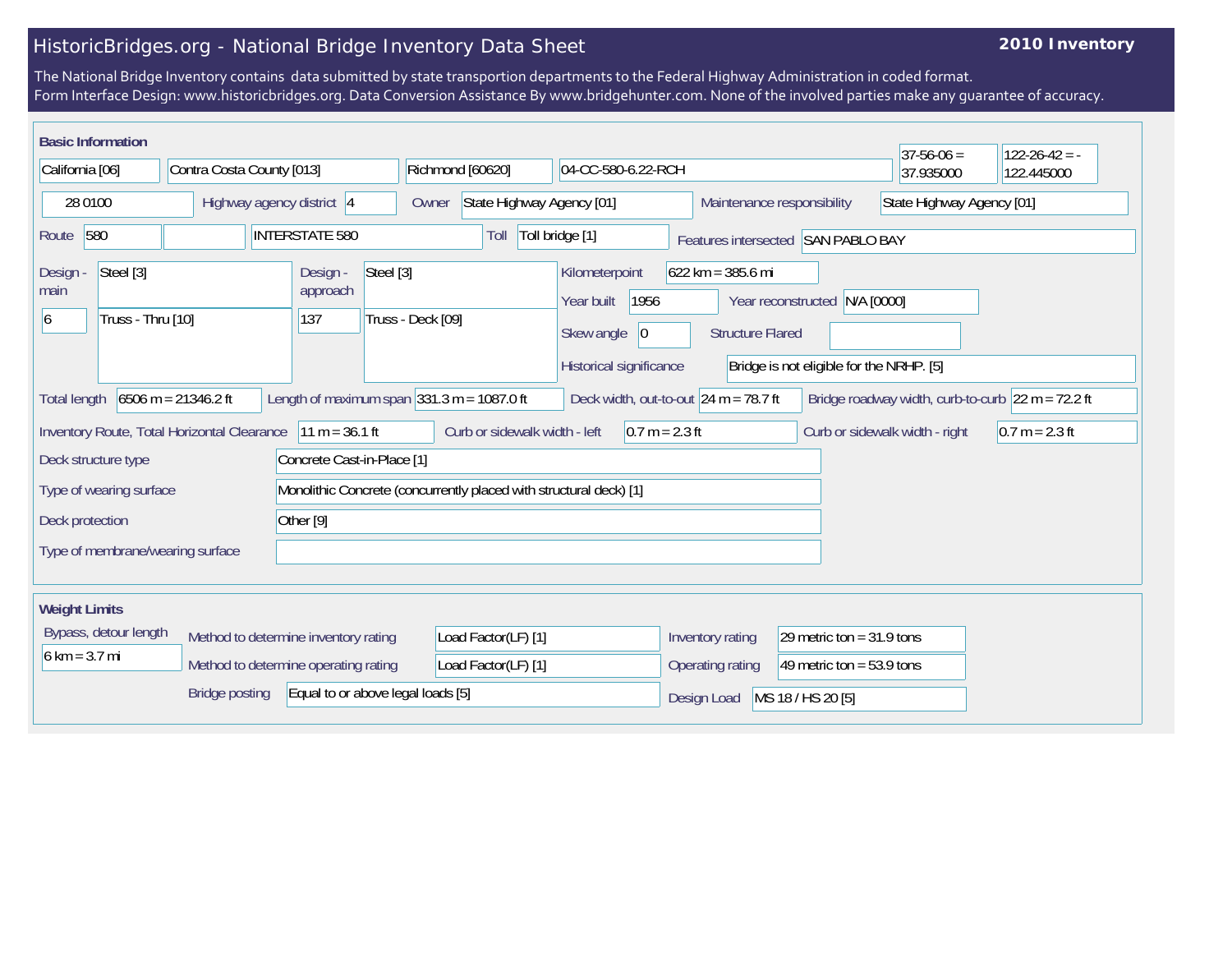| <b>Functional Details</b>                                                                                                    |                                                                                                                            |  |  |  |  |  |  |  |
|------------------------------------------------------------------------------------------------------------------------------|----------------------------------------------------------------------------------------------------------------------------|--|--|--|--|--|--|--|
| Average daily truck traffi 5<br>Average Daily Traffic<br>74000                                                               | Year 1998<br>Future average daily traffic<br>100670<br>2029<br>%<br>Year                                                   |  |  |  |  |  |  |  |
| Principal Arterial - Interstate (Urban) [11]<br>Road classification                                                          | Approach roadway width<br>$ 23.2 \text{ m} = 76.1 \text{ ft}$<br>Lanes on structure 4                                      |  |  |  |  |  |  |  |
| Type of service on bridge Highway [1]                                                                                        | Bridge median<br>Direction of traffic 2 - way traffic [2]                                                                  |  |  |  |  |  |  |  |
| No parallel structure exists. [N]<br>Parallel structure designation                                                          |                                                                                                                            |  |  |  |  |  |  |  |
| Type of service under bridge<br>Waterway [5]                                                                                 | Navigation control on waterway (bridge permit required). [1]<br>Navigation control<br>Lanes under structure<br>$ 0\rangle$ |  |  |  |  |  |  |  |
| Navigation horizontal clearance $295.7$ m = 970.2 ft<br>Navigation vertical clearanc<br>$ 41.1 \text{ m} = 134.8 \text{ ft}$ |                                                                                                                            |  |  |  |  |  |  |  |
| Minimum navigation vertical clearance, vertical lift bridge                                                                  | Minimum vertical clearance over bridge roadway<br>$4.88 \text{ m} = 16.0 \text{ ft}$                                       |  |  |  |  |  |  |  |
| Minimum lateral underclearance reference feature Feature not a highway or railroad [N]                                       |                                                                                                                            |  |  |  |  |  |  |  |
| Minimum lateral underclearance on left $0 = N/A$<br>Minimum lateral underclearance on right $0 = N/A$                        |                                                                                                                            |  |  |  |  |  |  |  |
| Minimum Vertical Underclearance $ 0 = N/A$                                                                                   | Minimum vertical underclearance reference feature Feature not a highway or railroad [N]                                    |  |  |  |  |  |  |  |
| Appraisal ratings - underclearances N/A [N]                                                                                  |                                                                                                                            |  |  |  |  |  |  |  |
|                                                                                                                              |                                                                                                                            |  |  |  |  |  |  |  |
| <b>Repair and Replacement Plans</b>                                                                                          |                                                                                                                            |  |  |  |  |  |  |  |
| Type of work to be performed                                                                                                 | Work done by                                                                                                               |  |  |  |  |  |  |  |
|                                                                                                                              | Bridge improvement cost<br>Roadway improvement cost                                                                        |  |  |  |  |  |  |  |
|                                                                                                                              | Length of structure improvement<br>Total project cost                                                                      |  |  |  |  |  |  |  |
|                                                                                                                              | Year of improvement cost estimate                                                                                          |  |  |  |  |  |  |  |
|                                                                                                                              | Border bridge - state<br>Border bridge - percent responsibility of other state                                             |  |  |  |  |  |  |  |
|                                                                                                                              | Border bridge - structure number                                                                                           |  |  |  |  |  |  |  |